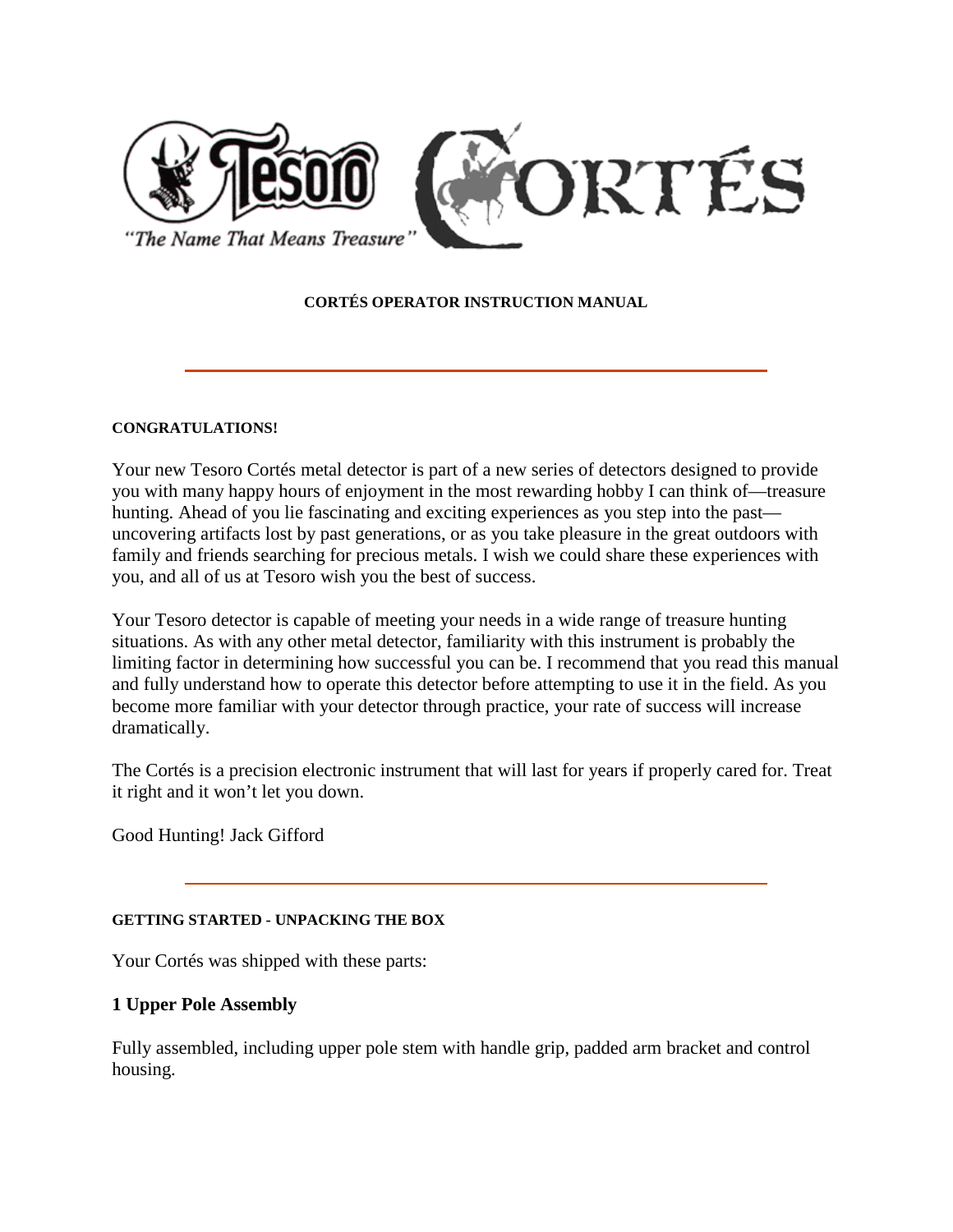# **1 Middle Pole Assembly With Pole Lock**

# **1 ABS Lower Pole Assembly**

Fully assembled, complete with two friction washers, mounting screw, and thumb nut.

# **1 9 x 8 Concentric Searchcoil With 3' Cable**

## **2 Battery Packs, Each With 4 AA Batteries**

# **1 Operator Instruction Manual**

# **1 Tesoro Warranty Card**

If any of these items are missing, contact the Tesoro Authorized Dealer where you purchased your detector immediately.



Assembling the Cortés is simple and requires no special tools. Just install the battery packs, mount the searchcoil on the lower pole assembly, connect the pole assemblies together, wrap the excess cable around the pole and plug the cable into the control housing. Finally, adjust the pole length and searchcoil angle and you're ready!

## **INSTALLING THE BATTERY**

The Cortés is powered by 8 AA batteries divided into 2 compartments, which are located in the armrest housing.

Open the battery compartment under the armrest by gently grasping the bottom edge of the door and pulling outward and upwards. (The door is hinged at the top.)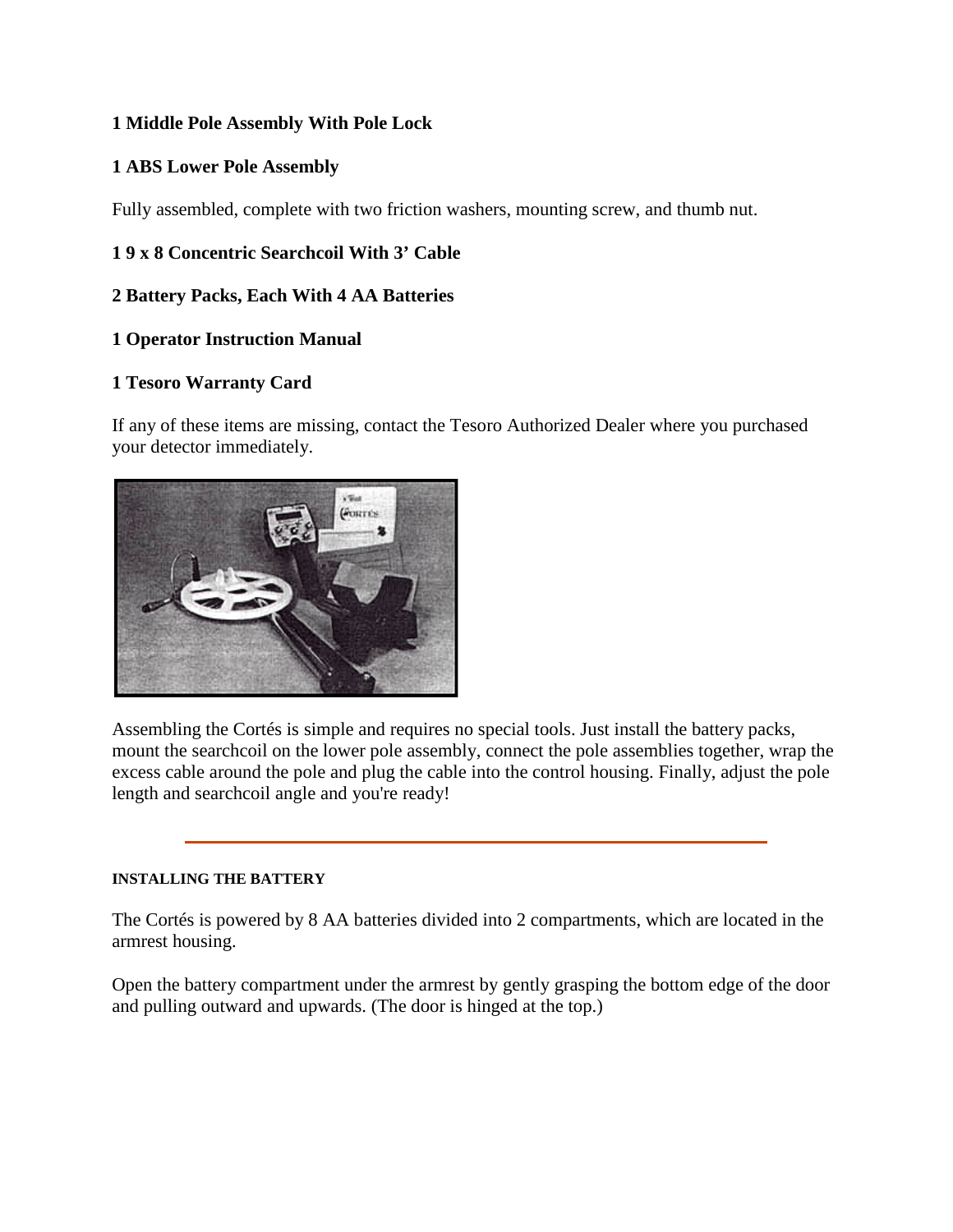

Remove the batteries by pressing down on the right side of the 4-pack battery holder so that the left side of the holder will pop up. Pull out the holder and replace the batteries as needed.

When returning the holder, note the position of the spring clips inside the armrest housing and make sure that the battery pack contacts fit snugly against the springs. Insert the side with the contacts first and then press down on the left edge of the battery holder to reseat the holder.

Snap compartment cover to close.

## **ASSEMBLING YOUR DETECTOR**

- 1. On the lower pole assembly, remove the mounting screw and thumb nut from the pole tip.
- 2. Insert the pole tip between the mounting ears of the searchcoil and align the holes of the pole tip and washers with those of the mounting ears. *Note: The pole tip should fit very snugly into the mounting ears.*



3. Insert the mounting screw through the holes in the mounting ears and pole tip—entering from the side opposite the cable connection.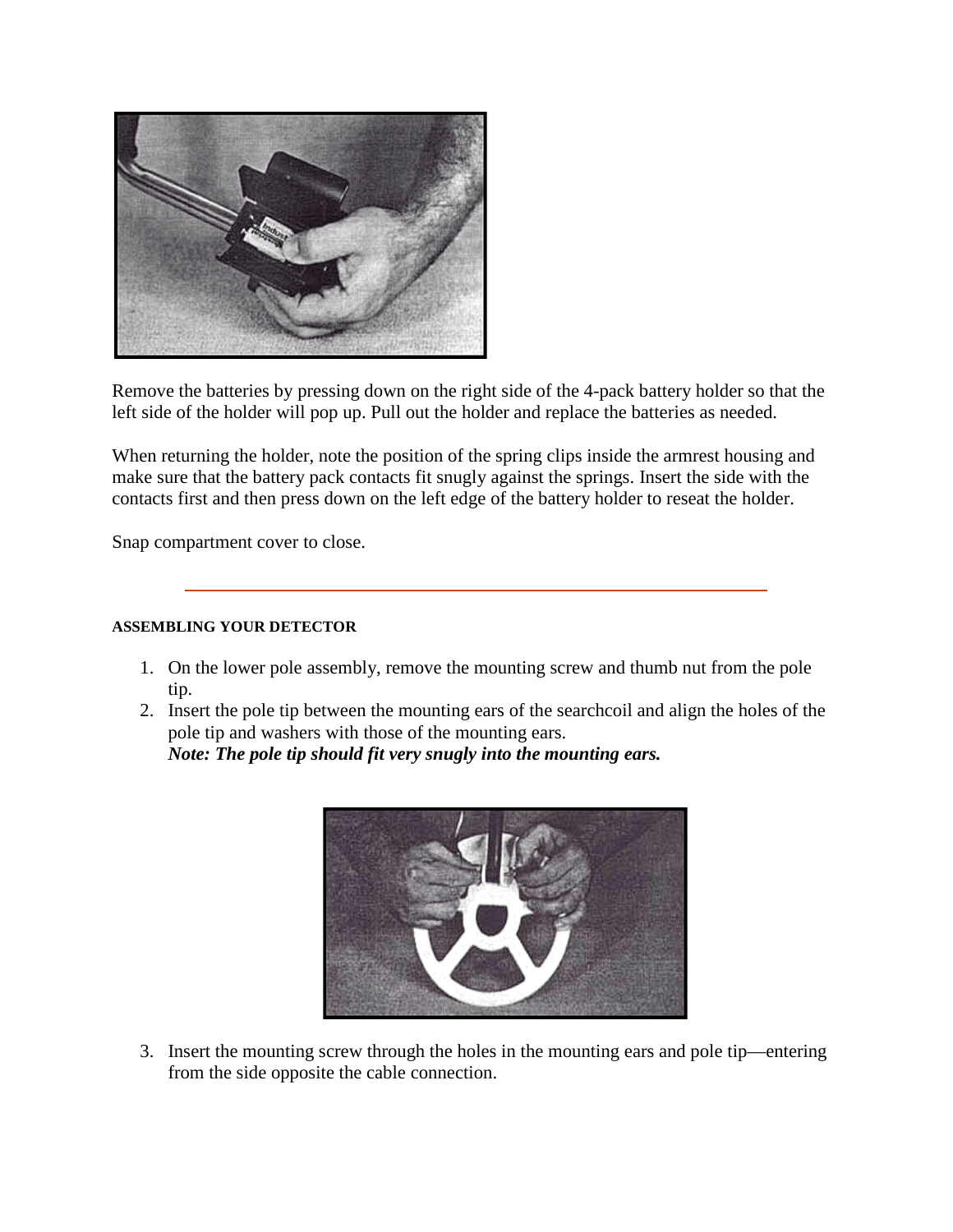- 4. Install the thumb nut on the mounting screw and tighten by hand. *Note: Do not overtighten the thumb nut. It should be snug but not too difficult to loosen up.*
- 5. On the middle pole assembly, depress the two spring buttons and slide the middle pole assembly into the upper pole assembly until the spring buttons click into the holes, thus locking the two assemblies into place. Tighten the pole lock to secure the two assemblies together.



- 6. Slide lower pole into middle pole until the spring buttons click into the first set of adjustment holes. Turn pole lock to tighten, thus locking the assembly into place.
- 7. Wrap the cable around the pole leaving enough slack near the searchcoil to permit searchcoil adjustment. *Note: Do not allow the cable to flop loosely over the searchcoil. Since the detector is sensitive enough to "see" the tiny wires in the cable, a floppy cable can cause false signals as the searchcoil senses the moving wires.*
- 8. Plug the male cable end into the female connector on the control housing and tighten the cable thumb nut. You are finished!

*Note: You will want to adjust the pole length and the searchcoil angle to your preference.*



## **ADJUSTING THE POLE & SEARCHCOIL**

The pole length should be adjusted so that the detector does not become uncomfortable or tiring after long periods of use. The detector grip should rest in your hand with your arm relaxed, your elbow

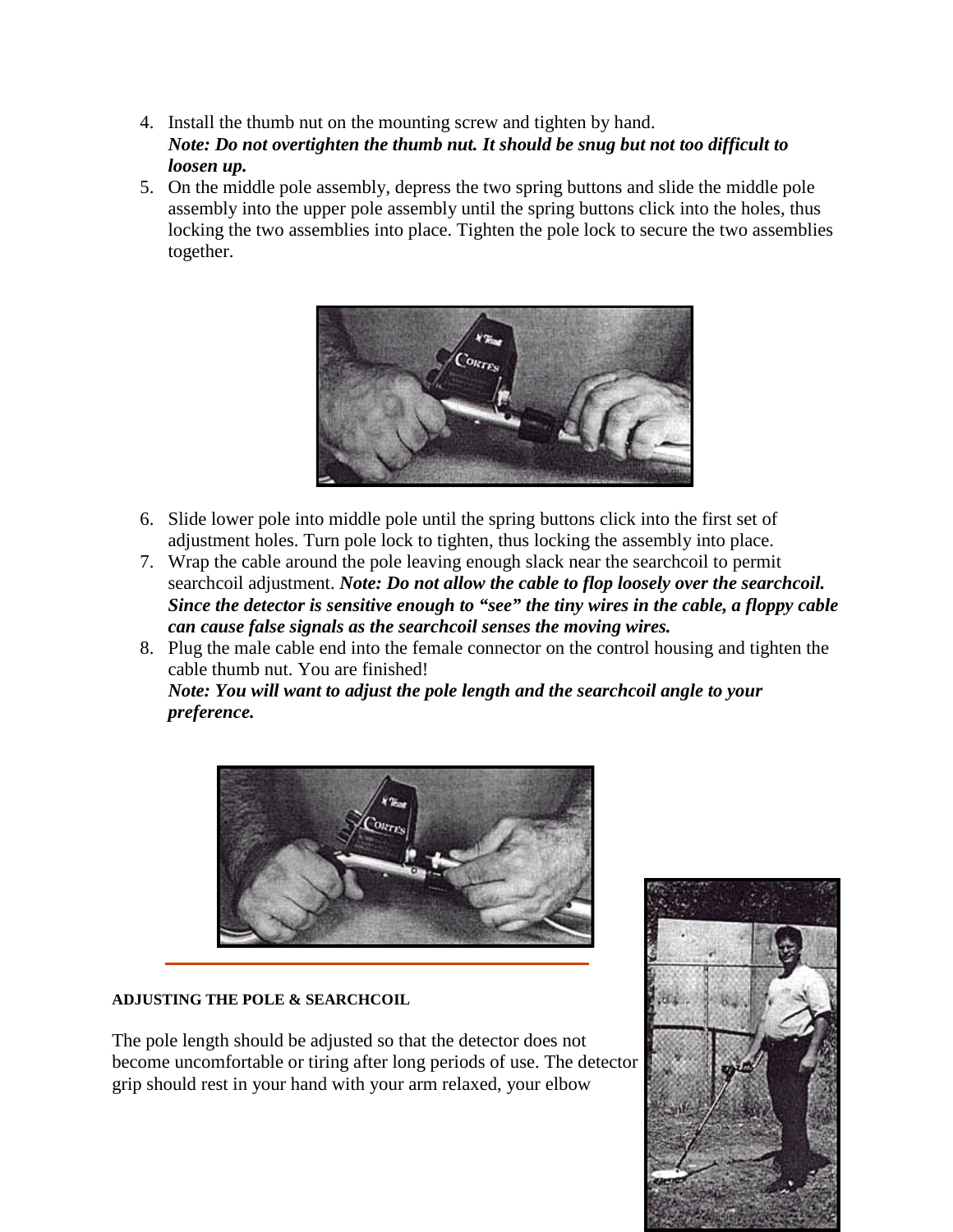straight but not locked, with the pole extending out in front of you at the approximate angle shown in the photo.

You should be able to swing the detector back and forth in front of you—using relaxed *shoulder movement*—while keeping the searchcoil as close to the ground as possible. This swinging movement is often called a "sweep."

The searchcoil should not touch the ground during your sweep. The pole length should be adjusted to allow this without having to lift the detector with your elbow or shoulder. The searchcoil should rest about one inch above the ground while you are standing erect. The angle of the searchcoil should allow the bottom to be parallel to the ground.

The pole length is adjusted by loosening the pole lock, then depressing the spring buttons and extending or shortening the pole until the spring buttons click into the set of holes that give you the most comfortable pole length.

To adjust the searchcoil angle, simply loosen the searchcoil thumb nut slightly and move the searchcoil into the desired position. Tighten the searchcoil thumb nut by hand so that the searchcoil will hold in place.

## **QUICKSTART - SELF-GUIDED TUTORIAL**

The Quickstart is designed to teach you how to use your new Cortés. It provides a quick and easy means of learning your detector and the concepts behind all of the functions.

You will need the following items:

- 1. Your fully assembled Cortés.
- 2. An iron target (a small nail or screw will do), an iron washer, a nickel, a zinc penny (1982 or later), a quarter and a couple of different pull tabs.
- 3. A nonmetal table top or counter.

## Here's what you will do:

- 1. Check Display Readings in DISC Mode
- 2. Adjust SENSITIVITY
- 3. Perform Air Test in DISC Mode
- 4. Perform Air Test in NOTCH Mode
- 5. Perform Air Test in SUM Mode
- 6. Adjust THRESHOLD
- 7. Adjust GROUND BALANCE for Air Test
- 8. Perform Air Test in ALL METAL Mode
- 9. Check Back Light Levels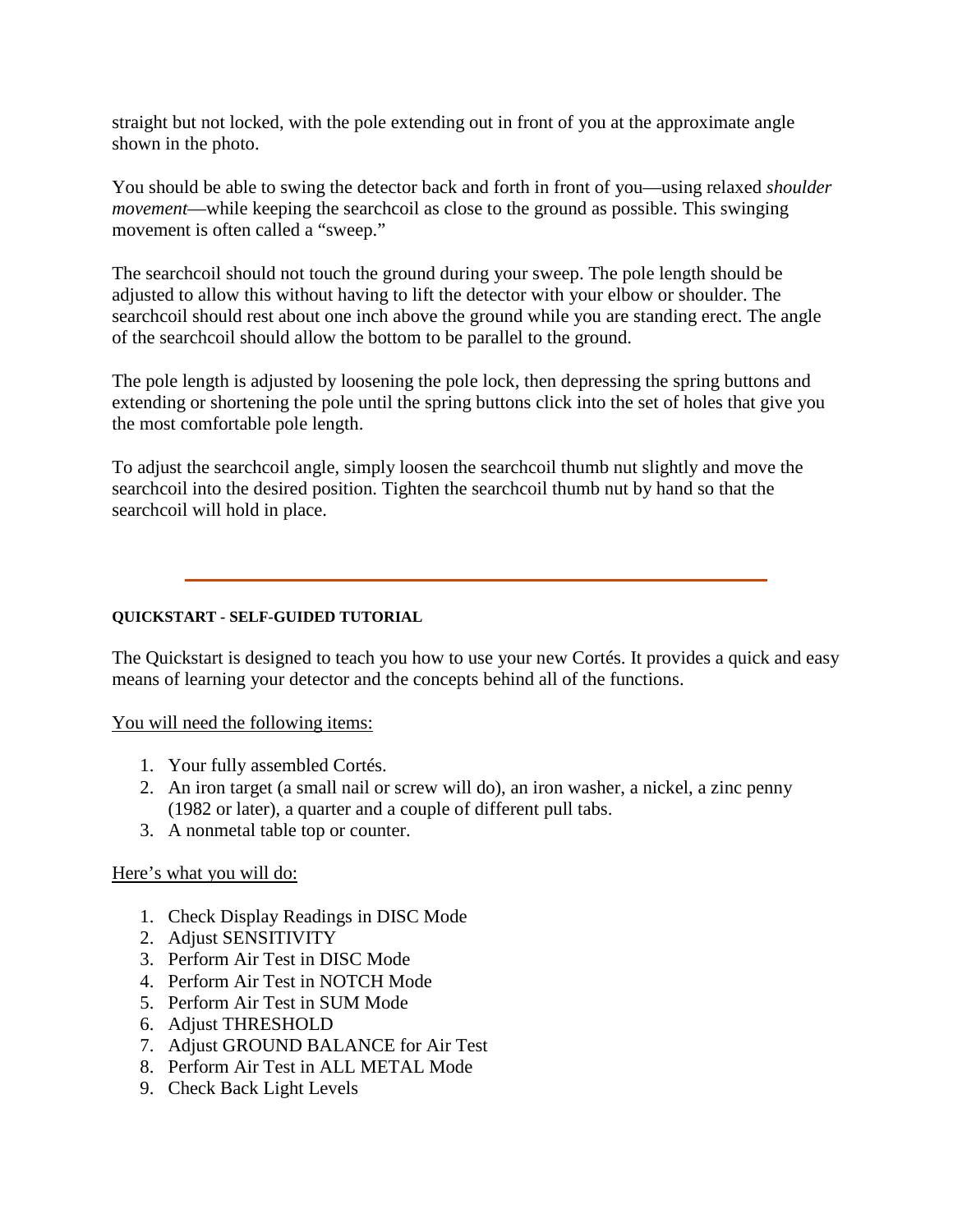#### **Prepare for the Quickstart**

Place your assembled Cortés on the nonmetal surface. Make sure that there are no metal objects near the coil and remove any jewelry from your hands and wrists.



Start with the controls like this:

- 1. THRESHOLD, SENSITIVITY and DISCRIMINATE LEVEL knobs turned completely counterclockwise.
- 2. MODE, NOTCH and LIGHT switches in the center position.
- 3. GROUND BALANCE knob in the 12 o'clock position.

#### **Check Display Readings in DISC Mode**

Turn the SENSITIVITY knob from OFF to about 2-3. You will hear a quick beep followed by a slight hum that will fade away. This is the detector letting you know that it has been turned on and is ready to go.

The Tesoro Cortés is a Target Identification Detector or T.I.D. The most important feature is the 2 by 16 character display found on the upper half of the detector faceplate. At this time the only thing that should be displayed on your screen is the battery level indicator in the lower right corner and the word DISCRIMINATE. The battery level is a continuous test of the condition of your battery. The indicator will read like a fuel gauge. As the batteries get lower, the bar dips lower. When the bar becomes very small, it is time to change your batteries.



Pass any target over the coil and read the meter. The information is unimportant at this moment. After about 6 to 10 seconds the screen will clear and the word DISCRIMINATE will appear again. The Cortés will clear the display screen after that amount of time so you will be able to visually see a target even if you do not get an audio response. You may want to take some time to try this out.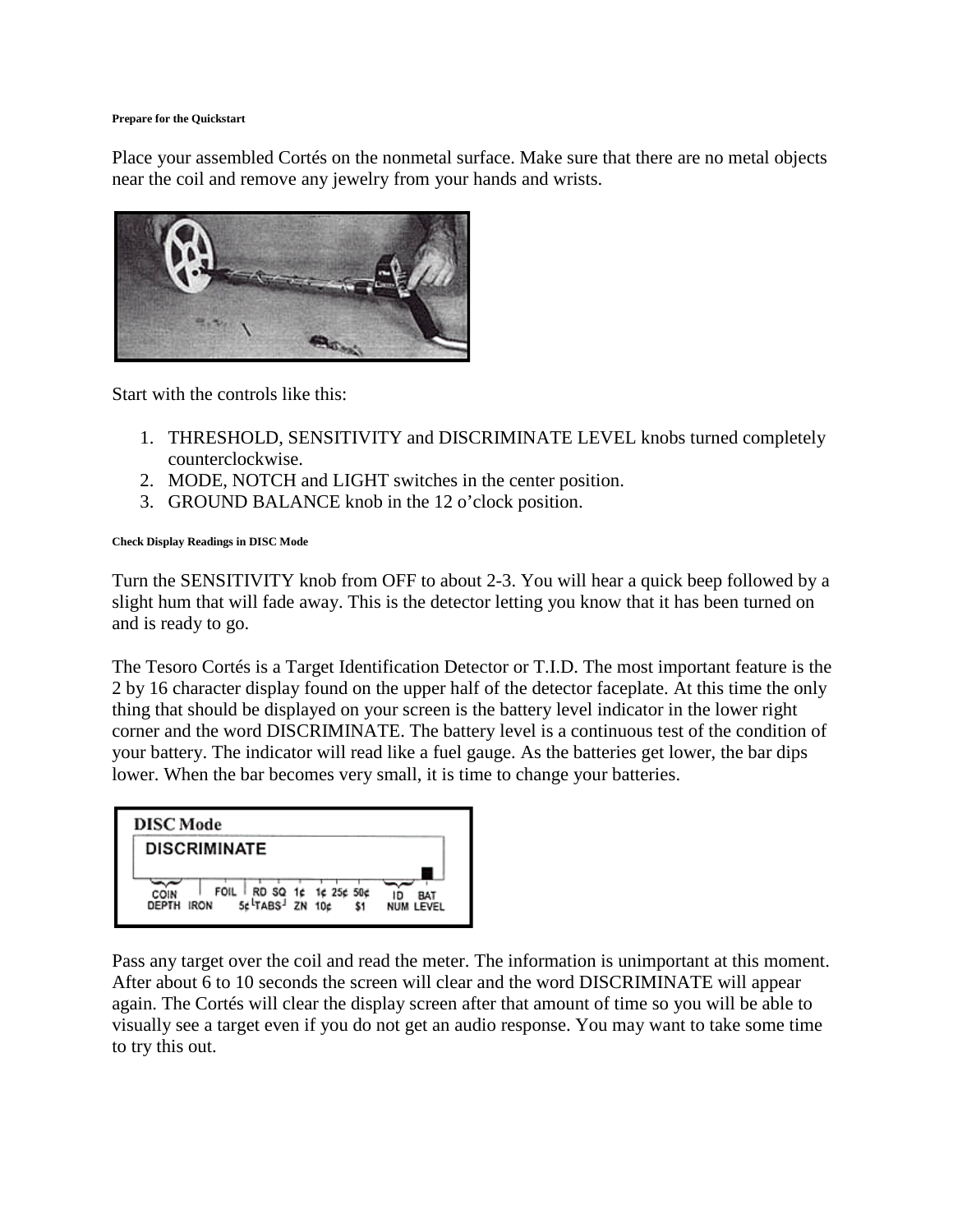As you were waving the targets, you will have noticed that the display has several areas that contain different pieces of information. All of the different segments will be used together to determine the most likely identification of the target while it is still in the ground. As you are practicing, please note that different distances from the coil, orientation of the target, and width of the sweeps or passes over the coil may produce a variety of slightly distinct display readings.

**NOTE:** A target identification detector is never 100% accurate. If you get a strong, positive audio signal when hunting, dig it, no matter what the display shows. Digging the good audio/bad display target will result in better finds over the long run than ignoring those signals.

The top row of the display shows the target data in the broadest strokes. All targets will fall into one of four categories: Iron or Foil; Nickel, Pull Tab, Ring; Zinc Penny, Screw Cap; Silver Coin, Copper Penny. This brief information will lead you to the bottom row that contains much more detailed data.

Starting from the bottom left-hand corner of the display, you will find the COIN DEPTH indicator. This section will let you know the approximate depth of the target. In the center of the bottom row is a nine segment bar graph. It will show all of the information the detector saw during the entire coil sweep. Full sweep data information is helpful in determining possible treasure/trash masking and odd-shaped iron. Between the graph and the battery indicator is the ID NUMBER. The ID Number shows the peak part of the signal as a two digit number from 0 to 95. Iron reads as 0 and copper and silver coins read 95. All other targets will read somewhere in between. Take some time to try all of your targets and notice the different readings that you get. The best distance from the coil is somewhere between 4 and 8 inches. If you get closer, you will notice the detector will read LIFT COIL. Moving the target away from the coil slightly will result in a more accurate reading.

Below are some of the possible readings from various targets. These are not exact and your machine may read slightly different.

Small Iron Target (Screw or Nail): You may not get an audio signal depending on the target size and shape. However, you will get a meter reading.



Iron Washer or Odd-Shaped Iron: Odd-shaped iron or iron with holes in it can fool many machines. As it starts to pass under the coil, it may look like a coin. But as it nears the center of the coil, its signal shifts to the more traditional iron signal. Notice the two illustrations below. In the first, the top row reads iron or foil, the bar graph has some peaks in the coin range and the ID number reads 0. In the second, the top row reads zinc cent, screw cap, there is nothing in the bar graph and the ID number reads 88.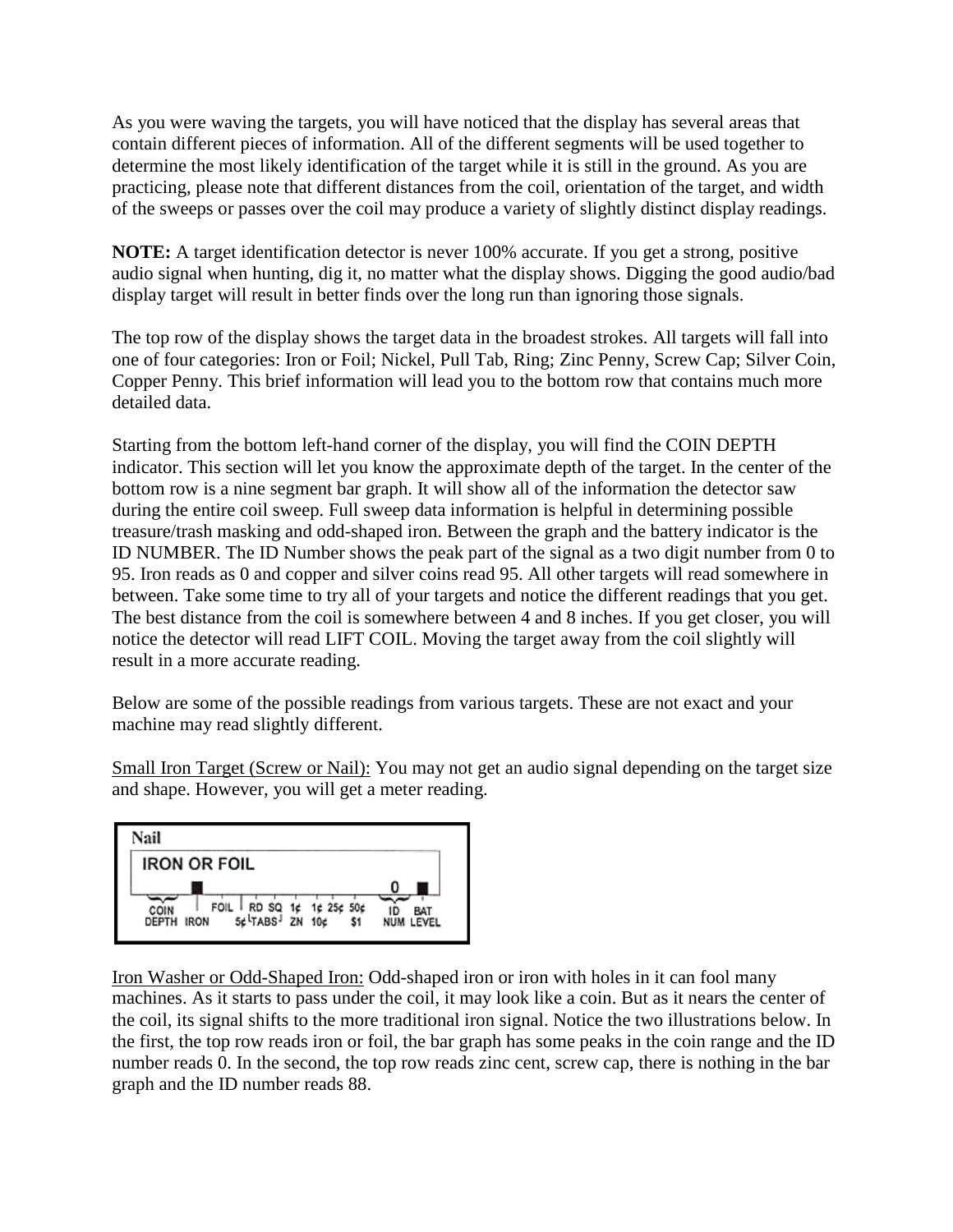

The thing that both of these illustrations have in common is that the various segments of the display do not "agree" with each other. This is a sure sign that you are detecting an odd-shaped piece of iron. Notice on the rest of the illustrations that the bar graph and the ID number show about the same information. When the ID number and the graph "agree," you can be sure that your Cortés is receiving a clean signal.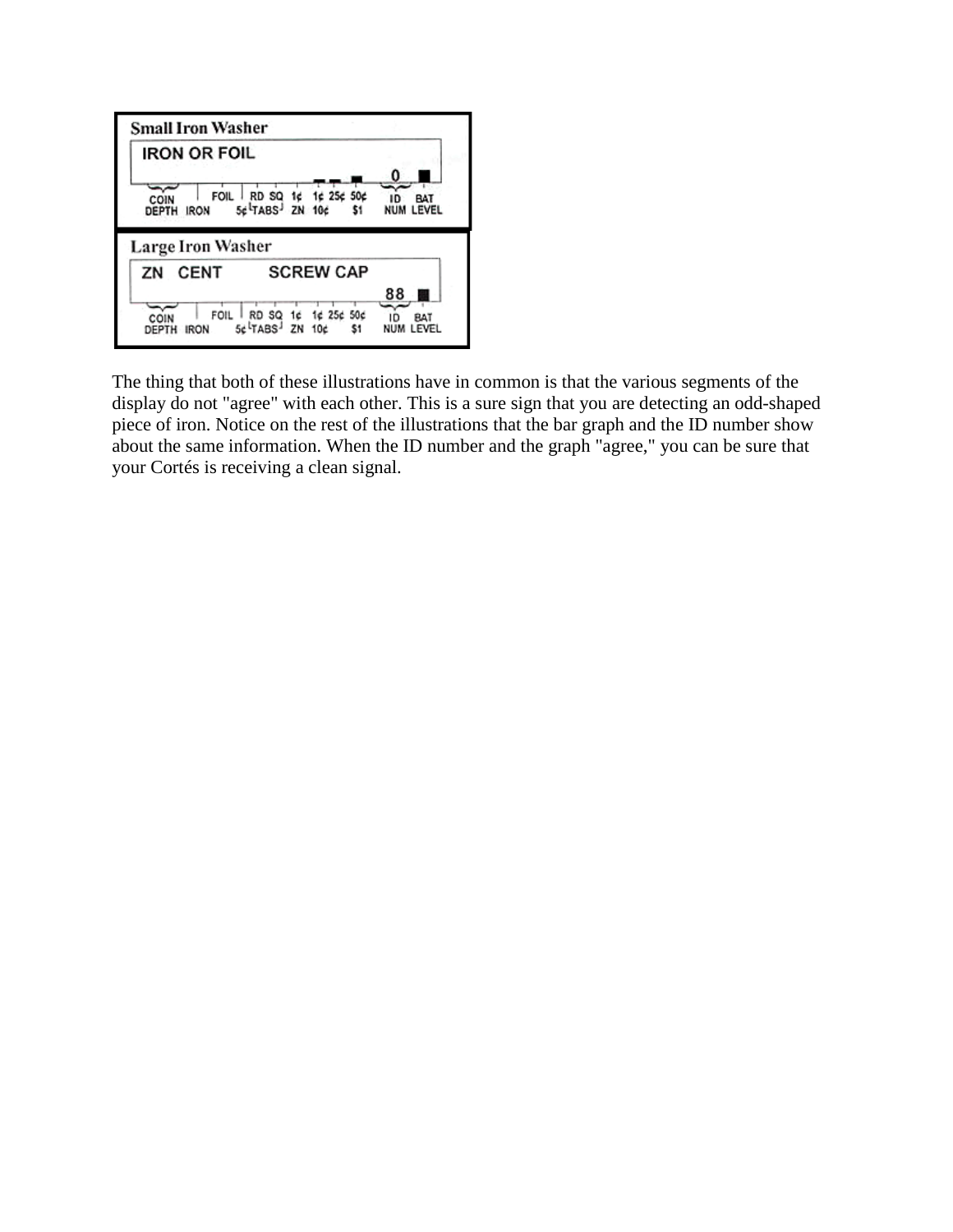









#### **Adjust SENSITIVITY**

The all metal circuit uses a single channel to detect various metals. The discriminate circuit uses two different channels, then amplifies and filters them. The detector will then compare the signals and determine whether or not to beep at the target. While there is a great advantage to ignoring unwanted targets, it can make the circuitry more susceptible to interference. A number of outside conditions such as power lines, highly mineralized soil, and wet salt sand can cause interference.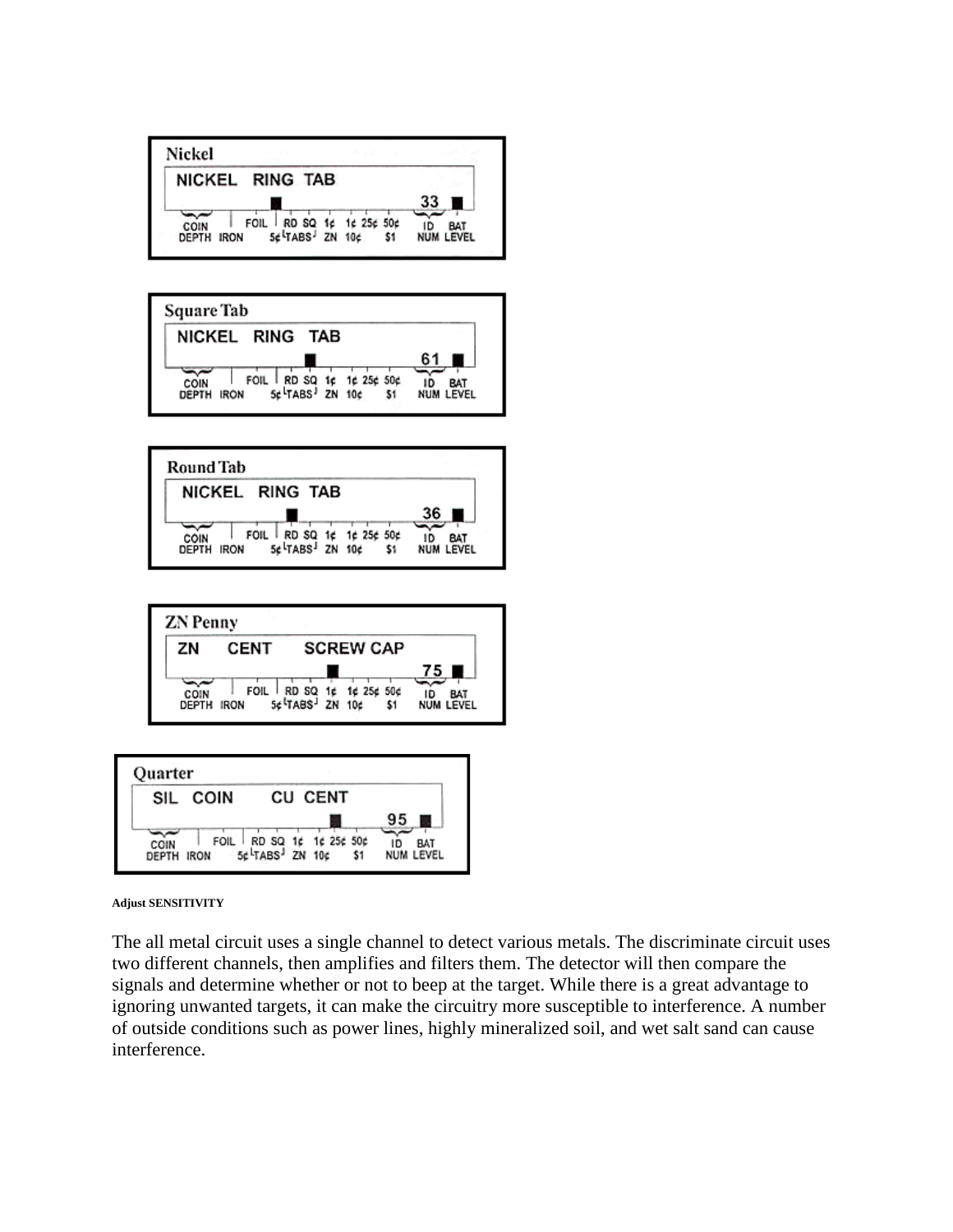The SENSITIVITY knob is used to raise or lower the power to the operational amplifiers, which changes the gain. Gain is a measurement of how much a signal is amplified. The higher the gain the more depth and sensitivity to small objects a detector has. Unfortunately, any small interference that is amplified can cause the detector to become erratic. The SENSITIVITY control is used to find the best gain setting in any location without letting the detector become unstable.

The SENSITIVITY knob is numbered from MIN to 10 and then has an orange area called the Max Boost Zone. For normal hunting, anywhere in the numbered zone will work very well. However, the Max Boost will allow you to increase the power to the operational amplifiers to the point of overload. This may cause your detector to become unstable and force you to turn the SENSITIVITY knob to a lower setting. An overload situation will not hurt your detector, but it will maximize the gain that is used by your detector. This can, in certain conditions such as low mineralization in the soil, cause your detector to penetrate deeper into the ground and become more sensitive to small targets.

Take some time to try waving targets in front of the coil with different sensitivity settings. Notice that the higher the sensitivity setting, the farther away from the coil that a target can be and still respond with an audio signal.

### **Perform Air Test in DISC Mode**

As discussed before, the Discriminate Mode is used to filter unwanted targets from good targets. The principle behind this is pretty simple. The detector sends out a signal and then receives it back creating a small electronic field. As metal passes through the field that the detector generates, it causes a change in the received signal. The amount of change that each type of metal causes is fairly constant; therefore, we can tune our detectors to miss targets that we don't want to find. The change is based on the type of conductivity that each target has. The general list of conductive targets is as follows: iron, foil, nickels, gold jewelry, pull tabs, screw tabs, pennies and silver coins starting with dimes and working up to silver dollars. This is very easy to visualize using the bar graph. This list is meant to be a guide only. There is a point that some pull tabs, nickels and gold jewelry overlap. Also, the depth of the target and its orientation in the ground can change the received signal. A coin that is flat to the coil will produce a better signal than a coin that is on edge. Take some time to try different combinations of depths and orientation of your targets and find out how your detector responds.

We are now ready to discriminate targets from each other. We will start with the DISCRIMINATE LEVEL at MIN. Please notice that the DISCRIMINATE LEVEL knob has words that correspond to the items that are discriminated out. While performing the Air Test, notice that your Cortés will continue to display target data for items that do not respond with an audio signal.

All of your targets except the small iron should respond with a good audio signal at the MIN setting. Next, we will turn the DISCRIMINATE LEVEL up to the  $5¢$  setting. This level is high enough to knock out the nickel. At this time the iron target and the nickel should give no response, while most of the pull tabs, the zinc penny, and the quarter will give a solid response. The iron washer may fall out at some point or may give a choppy signal all the way up to MAX.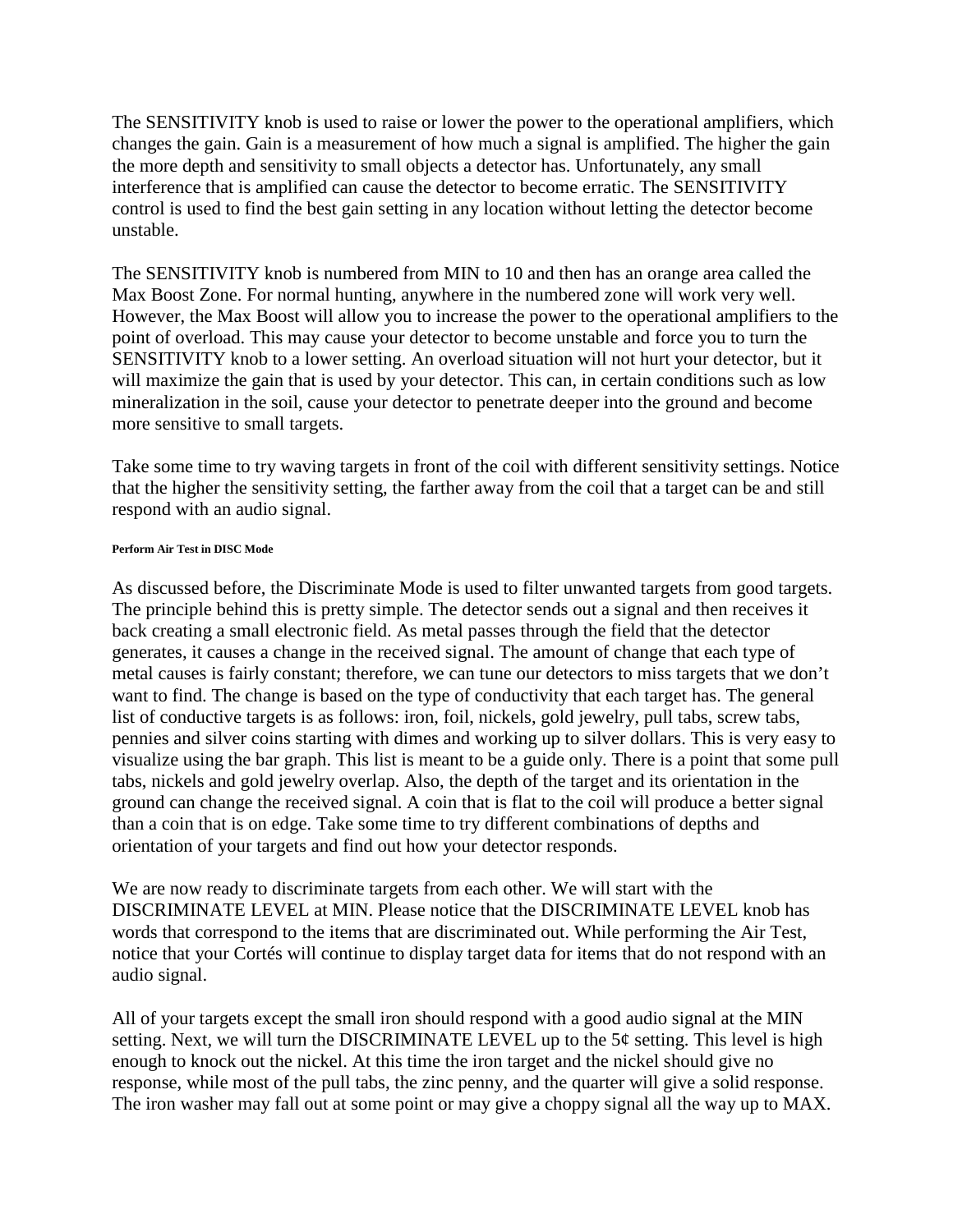But reading the display should give you the indication that it is odd-shaped iron. Next, turn the DISCRIMINATE LEVEL knob just past the PULL TAB marking. At this time most or all of the pull tabs should not give any audio signal. The zinc penny and the quarter should give a strong signal. Now roll the DISCRIMINATE LEVEL all the way to MAX. Notice that the penny has stopped responding and only the quarter is still responding. The discrimination will not go high enough to lose most of the silver coins.

This Air Test was designed to show you quickly how your Discriminate Mode works. Each machine may be a little different from all of the others, so you may want to take some time and try different targets to find responses of your machine. At a later date, you may want to build a test garden to test your detector in the field.

#### **Perform Air Test in NOTCH Mode**

There is a very distinct difference between the regular Discriminate and the Notch Filter Discriminate. While both filter out unwanted targets, the regular Discriminate Level knocks out everything below the level it was set at. The Notch Filter Discriminate works only in a certain band and does not affect the targets below or above it. This gives the detector the advantage of discriminating most of the pull tabs and still keeping nickels and gold rings. The Notch Filter Discriminate has two settings—Narrow and Wide. Narrow covers most pull tabs and Wide covers most pull tabs and most screw caps.

Turn the DISCRIMINATE LEVEL down to MIN. Please remember that the regular Discriminate will override the Notch Filter Discriminate. The best settings when using the Notch Filter Discriminate is to have the DISCRIMINATE LEVEL set just high enough to knock out small iron and foil and use the NOTCH switch to define the width of the Notch window.

Flip the NOTCH switch to either NAR. (Narrow) or WIDE. The N will indicate a narrow notch window and will be in the round tab and square tab portion of the graph segments. The wide notch window will cause a W to be in the round tab, square tab and zinc penny segments.

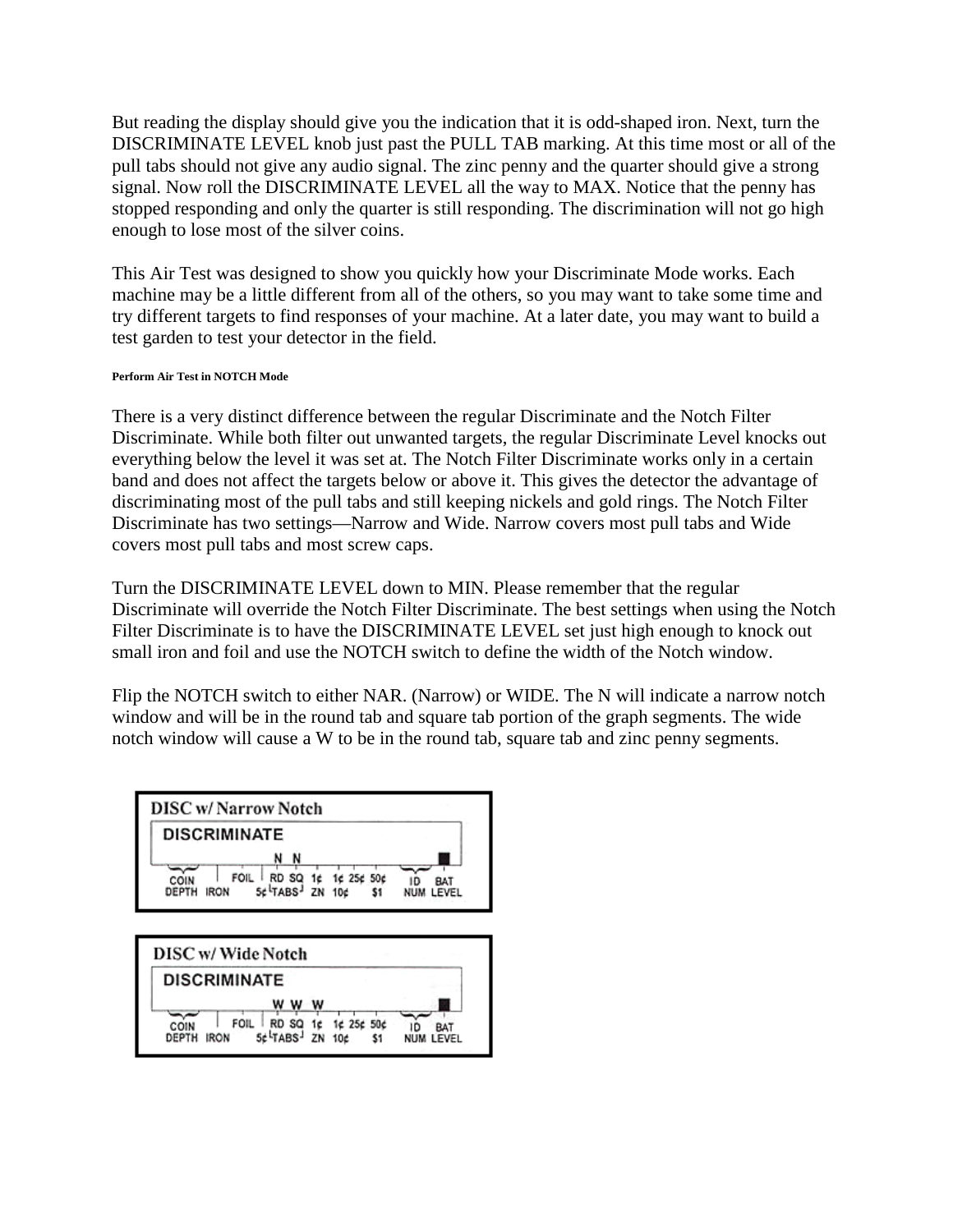These indications are an easy way to check what part of the scale is being notched out. The notch indicators will only show when there is no target under the coil. When there is a target signal, no matter if the target has been discriminated or not, the display will show the information of the target. Take some time to try various targets and note the response. When you are done, flip the NOTCH switch back into the center position before moving to the next section of the quick start.

**NOTE:** *No detector can guarantee to discriminate out all of the pull tabs and respond to all of the gold rings. The Cortés has two different notch positions to knock out the most common trash targets. Only the user can determine the right amount of Notch Filter Discrimination that is correct for his/her hunting style and local environment.*

## **Perform Air Test in SUM Mode**

The Sum Mode is a feature that can help identify targets. While the detector is in either the Discriminate or All Metal Mode, the display shows the target information from the entire sweep of the coil. Each time the coil passes over the target, the microprocessor generates a new target ID reading. While this is nice for general searching, it can be confusing while pinpointing. This is where the Sum Mode becomes useful. Pushing the springloaded switch into the Sum Mode causes the detector to start a multi-tone ID and averages all of the coil passes over the target. The tone ID has nine different tones and relates directly to the bar graph segments. The higher up on the graph the target is, the higher the pitch of the audio signal. Averaging the coil passes over the target gives the detectorist the ability to get rid of most of the signal noise that prevents making an accurate target identification.



Start by waving targets across both the outer and inner rings of your 9x8 coil. Notice that you are hearing a single frequency audio tone and that the display may change. Now push the MODE Switch to the SUM position and let go. The switch should spring back to the center position. The SUM Mode is a momentary position only. In the SUM Mode, you will want to shorten your coil sweep down to about 2" to 4". You will be able to duplicate this by waving your target over the inner ring of your 9x8 coil only. Shortening the coil sweep helps to eliminate unwanted ground noise in the field.

Now push and hold the MODE Switch into the SUM position. As you wave your targets, you will notice the audio signal starts out with a low tone and will shift as the Cortés averages the coil sweeps. After 4 to 7 sweeps, the tone should stop shifting and the display will show the most accurate data available.

Take some time to check all of your targets and notice the different tones and practice shortening your target sweeps.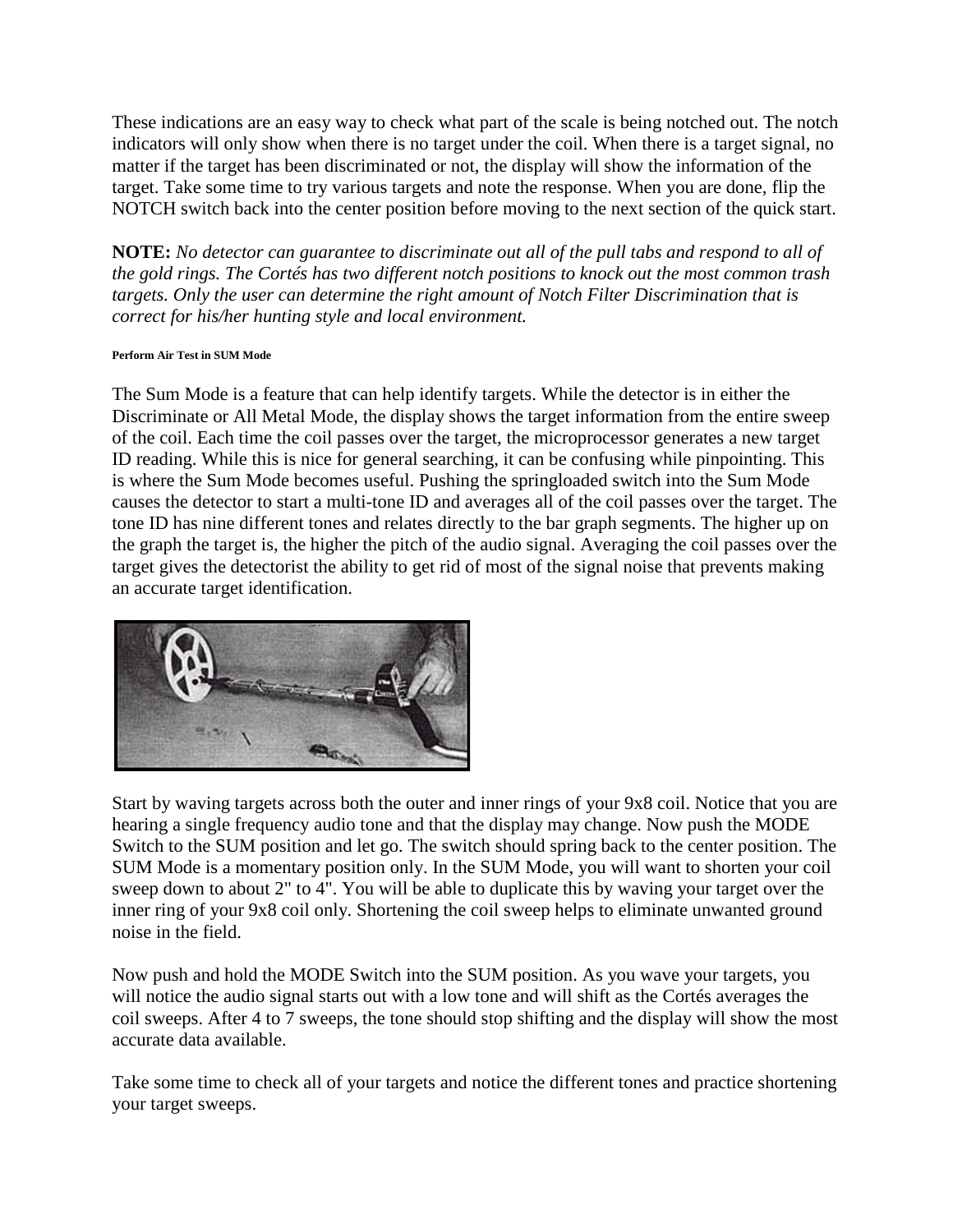#### **Adjust Threshold**

Flip the MODE Switch to the farthest right-hand position. This will put your Cortés into the ALL METAL Mode. The All Metal Mode is used to help pinpoint and handle highly mineralized ground. The Cortés uses a factory preset ground balance in the DISCRIMINATE Mode. This will work fine for most hunting conditions, but some areas may have a high enough mineral content to cause a loss of depth and sensitivity. The ALL METAL Mode and its adjustable ground balance was designed to allow you to work in those tougher conditions.

| All Metal     |                                                                          |            |                               |
|---------------|--------------------------------------------------------------------------|------------|-------------------------------|
|               | ALL METAL                                                                |            |                               |
| COIN<br>DEPTH | FOIL RD SQ 1¢<br>SE <sup>L</sup> TABS <sup>J</sup> ZN 10¢<br><b>IRON</b> | 1¢ 25¢ 50¢ | ID<br>BAT<br><b>NUM LEVEL</b> |

To adjust the threshold tone, turn the THRESHOLD knob clockwise until you hear a slight but steady tone. You will have to turn the knob to somewhere between the 10 o'clock and 1 o'clock position to get the best hum.

The purpose of the threshold tone is to give a reference to judge targets for pinpointing and to adjust the ground balance. (For more information on ground balancing, see the **"Adjust GROUND BALANCE for Air Test"** section below and the **"Ground Balancing in the Field"** section.)

In the field, some targets may be small enough or deep enough that they will not be able to generate an audio signal by themselves. By monitoring a threshold tone, you already have a threshold tone so changes are easier to hear. However, if the threshold is set too soft or too loud, small changes in the signal will be hard to hear. Take some time and find a threshold level that is right for you.

#### **Adjust GROUND BALANCE for Air Test**

The ground balance function for your Cortés is a form of discrimination that allows you to tune out the mineralization in the ground that may mask targets or decrease the detector's depth and sensitivity. The GROUND BALANCE knob is on a 3 and  $\frac{3}{4}$  turn potentiometer. While the knob will turn endlessly in either direction, when the knob is at the end of its range, a slight drag will be felt while turning.

## **NOTE:** *The following procedure is for the Air Test only. For directions on ground balancing your Cortés in the field, see the "Ground Balancing in the Field" section.*

To set the GROUND BALANCE knob for the Air Test, turn the knob 5 turns counterclockwise and then turn the knob 2 turns clockwise. This will make sure the GROUND BALANCE knob is just slightly above the middle part of its range. No further turns will be needed for the Air Test.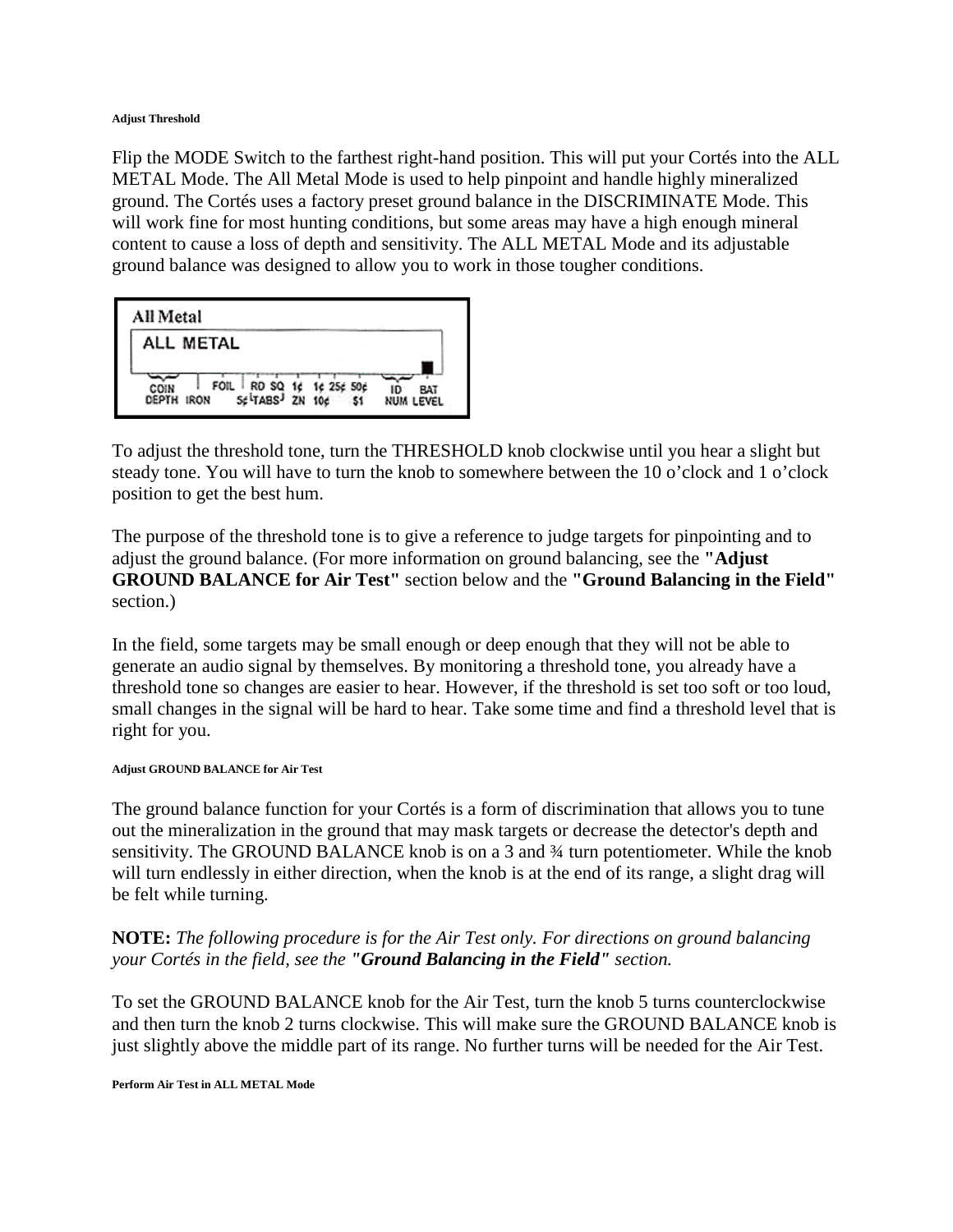Once you have set the correct threshold hum and adjusted the ground balance, you are ready to perform an Air Test in the ALL METAL Mode. Your Cortés has a VCO-style ALL METAL Mode. You will find that as targets get closer to the coil, the threshold tone will get louder and higher in pitch.

Try waving your targets in front of the coil. Start from a distance of 10 to 12 inches away from the coil and slowly work your way closer to the coil. Then try starting from 6 inches away from the left or right of your coil and work your way to the center of the coil. Notice the changes of the audio signal.



Your strongest signal will always be closest to the center of the coil. Additional information can also be learned by the signal strength and pitch. A smaller or deeper target will give a less noticeable change in the threshold than a larger or more shallow target will give. Take some time and try all of your targets at different depths to find out how your detector sounds.

## **Check Back Light Levels**

The Cortés has a back lighting system so that you will be able to hunt in darkened conditions. To check the back light levels, shade the display with your cupped hand or turn down the light in the room that you are in. Flip the LIGHT switch from the center position to either the LOW or HIGH position. You should see the display light up. Make sure that you return the LIGHT switch to the center position when you are done using the back light.

**NOTE:** *Using the LIGHT feature will cause your batteries to drain much faster than during regular use. The Low Level draws less current than the High and will not drain your batteries as quickly.*

#### **Conclusion**

Congratulations, you have just finished the Quickstart for your new Cortés detector and in the process have learned quite a lot about your detector. But experience is the best teacher. I would recommend that you get out and practice with your detector as much as possible. Any time spent using your detector will give you valuable experience.

## **OPERATING TECHNIQUES**

**Ground Balancing In The Field**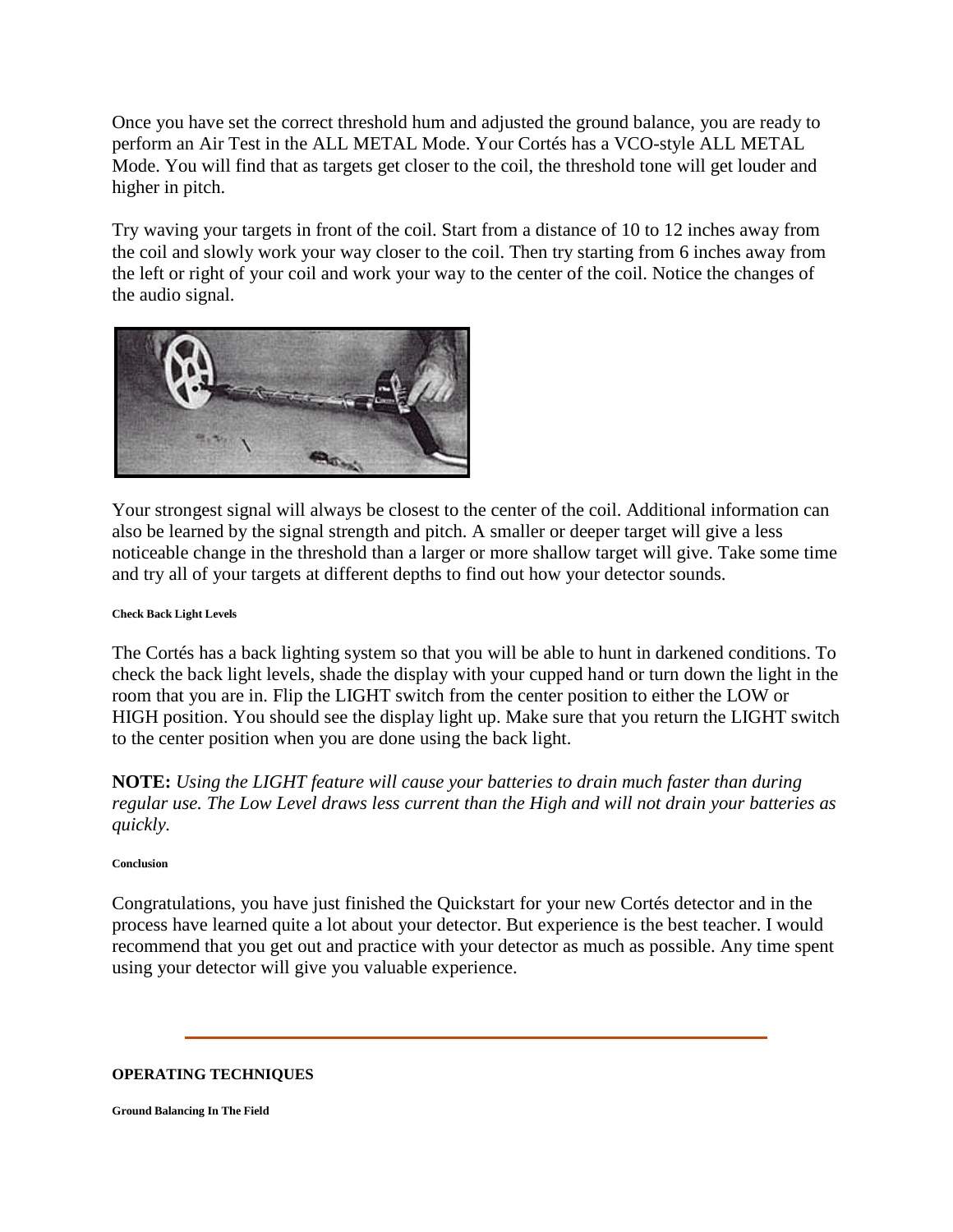Ground balancing is not a difficult procedure, but it is critical if you desire maximum depth and stability. It is especially important if you plan to find deep relics or prospect for gold nuggets.

To ground balance in the field, we will start by assuming your detector is turned off. This will be the normal condition of your detector when you start hunting. Ground balancing can be done at any time while you are using the detector. It is not necessary to turn the machine off each time that you ground balance.

Start with the controls in the following positions:

- 1. SENSITIVITY on OFF.
- 2. MODE in the ALL METAL position.
- 3. All other controls will be set during the ground balancing procedure or are not applicable at this time.

Turn the detector on by rolling the SENSITIVITY knob clockwise to about 9 or 10 on the dial. You will hear a quick double beep to let you know the detector is operating. Next adjust the THRESHOLD knob until a slight, steady hum is heard. The machine is now ready to be ground balanced. Next find an area that has no metal targets in the ground, as this may give false readings while in the ground balance procedure.

As shown in the photos, raise your searchcoil about 6 to 8 inches off of the ground. This is high enough so that the detector will no longer read the minerals in the ground. While listening to the threshold sound, lower the searchcoil to about 1 inch off of the ground. As the coil is dropped, the detector will start to read the ground minerals and will give you one of three sounds: 1) The threshold tone will get louder and raise in pitch. This is a positive response. 2) The threshold tone will go quiet, followed by a quick tone. This is called a negative response. 3) There will be no change in the threshold tone as the coil is dropped. This is the balanced response. When you get a balanced response, the detector is telling you that it is ready to hunt.

The positive and negative responses are easy to adjust. If you get a positive response, turn the GROUND BALANCE knob towards the minus sign on the face or in a counterclockwise direction. Getting a negative response means turning the GROUND BALANCE knob towards the plus sign on the faceplate or in a clockwise direction.



Lift your detector straight off of the ground about 6 to 8 inches. Keep the coil parallel to the ground.



You must lift your coil straight up. Do not swing it like a pendulum.



Once you have got a steady threshold, quickly lower the coil straight down to approximately 1 inch off of the ground.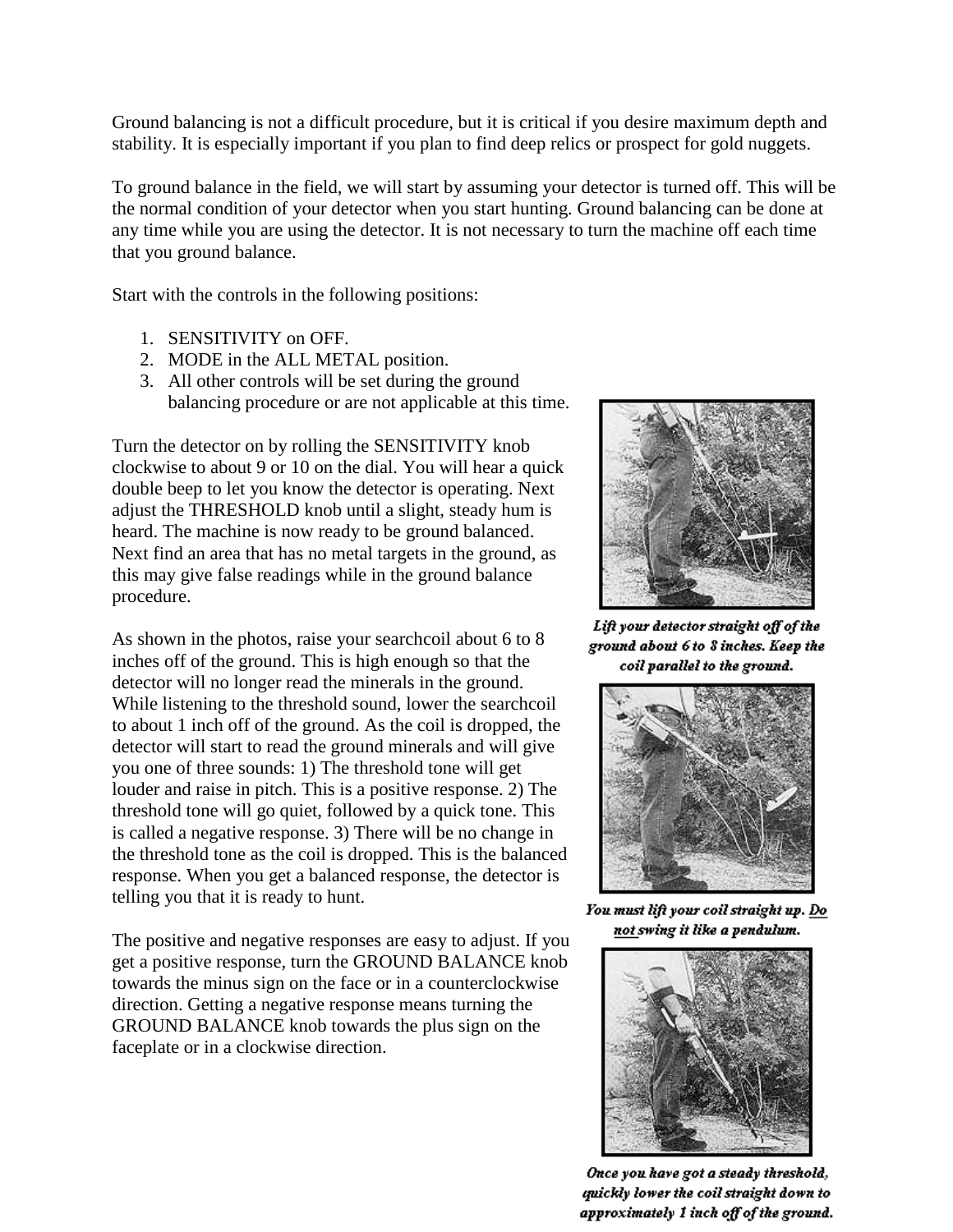Here is an example of balancing: After setting up the detector, you raise the coil and then push it to the ground. As the coil drops, the threshold hum gets louder. You then turn the GROUND BALANCE knob counterclockwise towards the minus sign. You pick up the coil and push down again. This time you get a slight negative response. Turn the GROUND BALANCE knob a little bit towards the positive or in a clockwise direction. When raising and lowering the coil, the threshold made no change as the coil was dropped. At this point the detector is balanced for the area and is ready to hunt.

Ground balancing is a learned skill, one that you should practice often. It is easy to practice almost anywhere—your front or backyard, a local park or a fair-sized flower garden. When you are practicing, make sure that there are no pieces of metal underneath your coil that may cause a target sound.

**NOTE:** *Please remember that the coil must be lifted straight off of the ground. Swinging the coil in an arc, like a pendulum, will cause false readings and will result in an improper ground balance.*

#### **Handling Your Detector**

The detector should be held in a position that is comfortable for you as shown in the **"Adjusting The Pole & Searchcoil"** section in *Getting Started*. Swing the detector from side to side in about a three foot arc, overlapping succeeding strokes well. This motion is called a "sweep." The Cortés was designed to get maximum depth without the frantic pace required of earlier motion detectors, so go at a pace that is comfortable for you. In fact, trying to hunt too fast may even cause a loss of depth in heavily mineralized locations.

Regardless of which mode you are using, try to keep your searchcoil height constant and close to the ground. Most people tend to raise the coil at the end of a sweep—much like a pendulum especially if they are hurrying. Try to avoid this as any increase in height from the ground will cause a corresponding loss of depth.

In areas with well-kept lawns, the easiest way to maintain a constant searchcoil height is to allow the coil to rest on the grass as you sweep from side to side. In rough and rocky areas, it is best not to "scrub" the coil on the ground, as the rocks will act like abrasives and wear away the coil bottom (an optional coil scuff cover will protect against this). Sweep the coil as close to the ground as possible without touching. Hitting the ground or rocks may cause a false signal, much like a desired target would. Sweeping the coil too high above the ground results in a loss of depth.

#### **Pinpointing a Target**

When pinpointing a target, the All Metal Mode can offer advantages over the Discriminate Mode, such as no false signals and no need to move the searchcoil to get a target response.

A good method for pinpointing in All Metal Mode is "X-ing" the target with the searchcoil. Remember that the target's response sound is always greatest when the target is directly under the center of the searchcoil. To "X" a target, sweep the searchcoil over the target from side to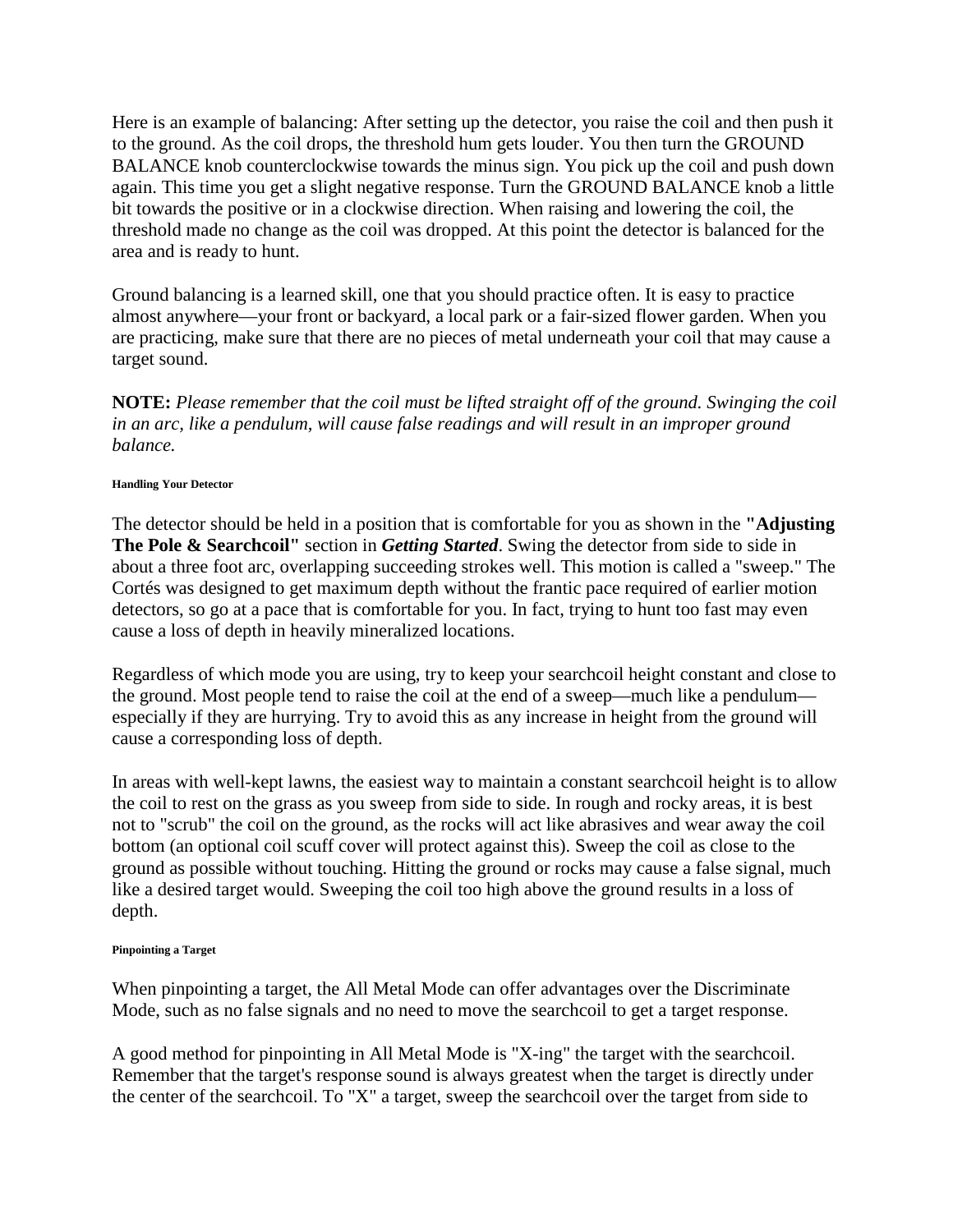side and then from front to back until you can identify the center of the X—the spot on the ground where the target response sound is the greatest.

Pinpointing a target in Discriminate Mode is probably best done by "X-ing" as well. Remember that the detector will beep just as the target passes under the center of the searchcoil. Slowing the sweep speed down will help you pick out the center of the X because the target response is reduced at very slow speeds making it easier to correlate the sound with the coil center.

Another easy method is to sweep the coil from side to side across the target in very short sweeps as you slowly move forward and backward across the target. Slow down the sweep rate and shorten the sweeps until you just barely get a response at one spot. The target will be directly below the coil center at this response time.

Another method of pinpointing in Discriminate Mode is to quickly change to the All Metal Mode to check the target response. Remember that the All Metal Mode is not susceptible to the false signals of the Discriminate Mode and can sometimes give a clearer and more consistent response to difficult targets such as a dime buried next to a pull tab. By switching back and forth between modes and comparing the target response sound in All Metal to the target response sound in Discriminate, you can often better identify the likely location of the target.

Finally, raising the searchcoil during pinpointing can also help by narrowing the response to the target. Practice pinpointing often, and you will soon become more accurate and faster.

### **Planting a Test Garden**

To better learn how your detector will perform in the field, it would be helpful to bury some coins and trash metal junk items in an area that you know is clear of other metal objects, and then try the Cortés in the All Metal & Discriminate Modes. Check the area in All Metal Mode to be sure it's clear of trash. Then bury the targets at least 1 foot apart and from 2 to 4 inches deep to start. Make a map of the area to be sure you know what each target is and how deep it is. Practice on these targets to familiarize yourself with your detector's target response. This will also help you learn the proper sweep speed for best operation. This type of practice area is often called a "test garden" or "test bed" and is one of the best tools to help you develop your metal detecting skills.

## **RECOMMENDED RECOVERY METHODS**

## **GENERAL INFORMATION - CARE AND USE**

**Basic Care**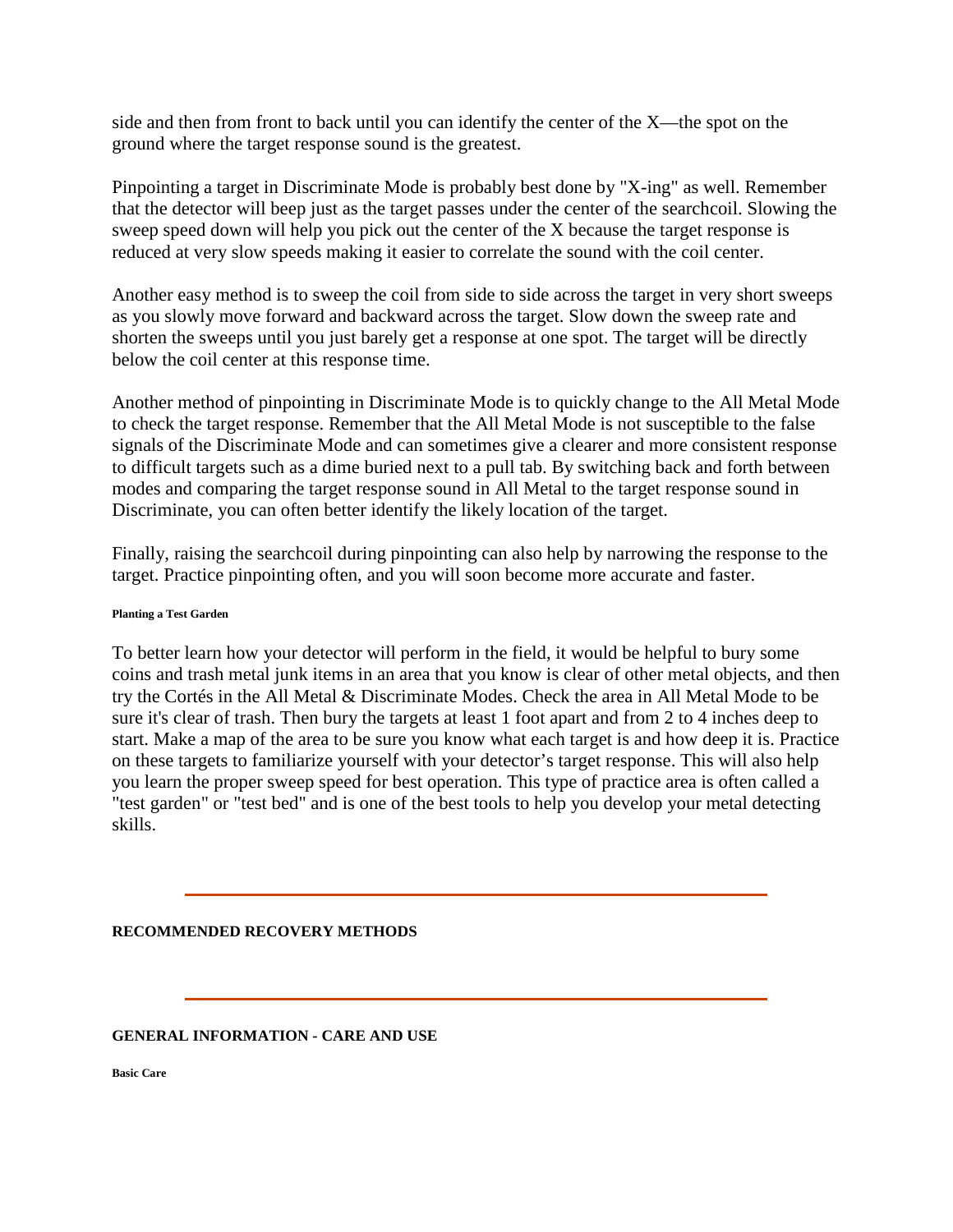The Cortés is a sturdy instrument, but it is not designed to withstand abuse. In caring for your Cortés there are several important "DO NOTs" to remember. DO NOT use it to pry rocks loose or to beat bushes out of the way. DO NOT drop the machine into water. DO NOT use it unprotected in the rain. DO NOT leave it exposed at night where dew could form on it. DO NOT store it in places that could get extremely hot (next to a woodstove, in an attic). DO NOT leave it in the trunk of a car or in the back of a hatchback-style car where high temperatures could build up. DO NOT store it with the batteries installed as batteries may leak. DO NOT spray lubricants such as WD-40, or any type of cleaners, solvents, sealants or other chemicals into or onto the electronic parts, switches or controls. And finally, DO NOT attempt to modify or repair the detector's electronics as this will void your detector's warranty.

# **THE WARRANTY DOES NOT COVER DAMAGE RESULTING FROM AN ACCIDENT, NEGLECT OR ABUSE.**

### **Protecting Your Investment**

Often detectorists are disappointed when their new detector slowly becomes less and less responsive and seems to have lost some of its original peak performance. You can help avoid this from happening to your detector by following these basic care and protection guidelines:

- Operate your detector exactly as recommended in this Operator Instruction Manual.
- Use only high-quality alkaline batteries of the correct voltage. Never substitute a different voltage. When using a Ni-Cad battery, always use a separate convertible pack with the proper voltage output for the detector's design.
- Remove the battery from the detector after each use. This will prevent damage to the detector if the battery leaks.
- The searchcoil cable is hard-wired to the searchcoil and protected by a strain relief. Inspect the strain relief frequently to make sure it is firmly attached and intact.
- Keep cables properly wound around the pole stems and protect them during use. Floppy, pinched, or cables that become snagged during use may short, causing erratic noises or unnecessary replacement of the searchcoil.
- Sweep the searchcoil carefully, especially when using around rocks and building foundations. Avoid hitting the searchcoil against hard, solid objects and surfaces.
- Keep your searchcoil slightly off of the ground during the sweep, especially when using in gravel or hard, rocky dirt.
- Always use a properly designed protective scuff cover on the searchcoil. (See "Optional Accessories" in the next section.)
- Remove and clean out scuff covers periodically to avoid buildup of mineralized dirt particles which will affect performance.
- The searchcoil is waterproof and can be submerged in either fresh or salt water. After the searchcoil is used in salt water, rinse it and the lower stem assembly well with fresh water to prevent corrosion of the metal parts.
- The searchcoil is waterproof but the electronics are not, so always prevent any moisture or water from entering the control housing and never allow the cable connectors to become submerged in water.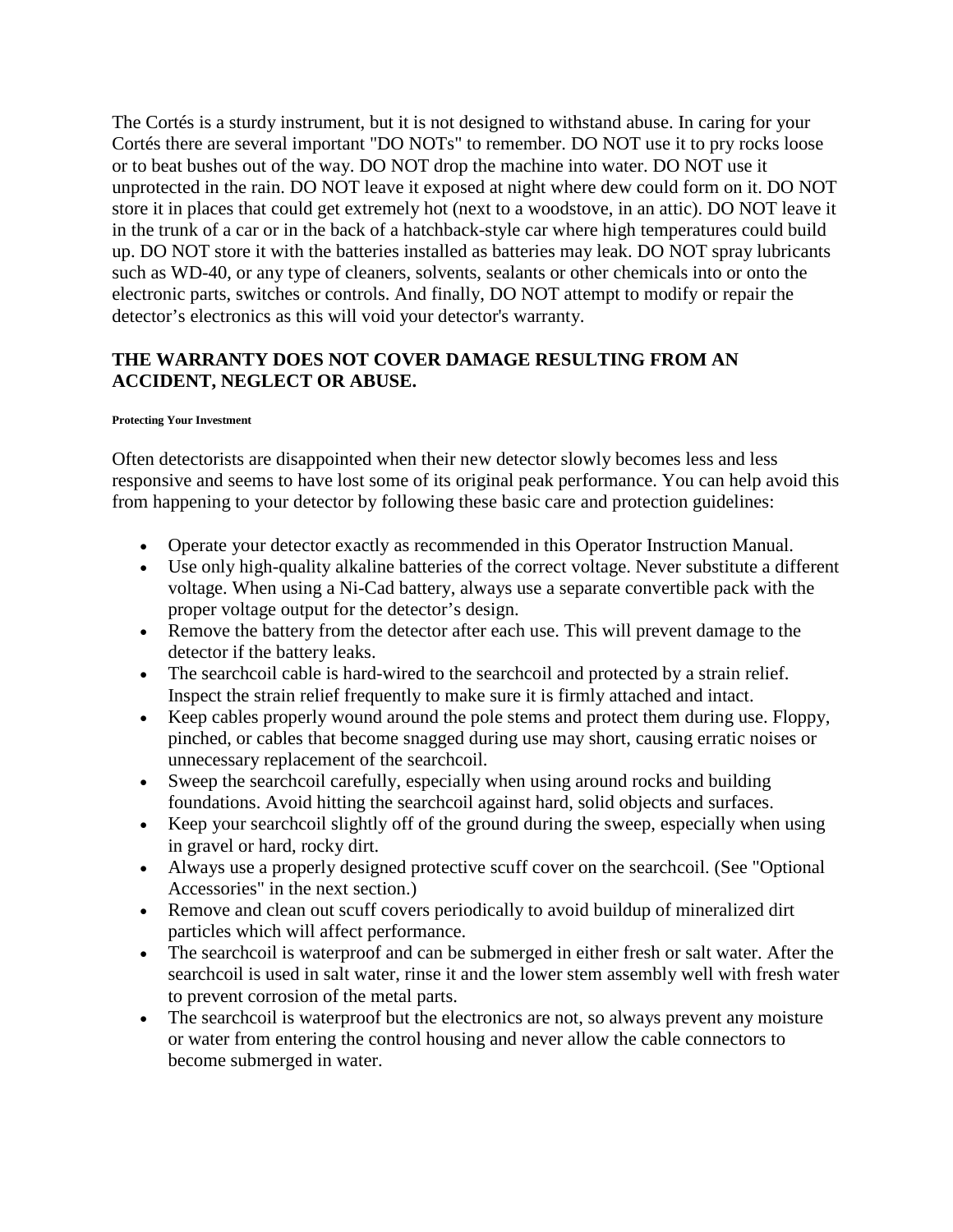- If working in or near water, or if there is a possibility of rain, use a protective weather resistant pouch or plastic bag to cover the control housing. Make sure it can "breathe" in order to ensure against condensation buildup inside.
- After each use, clean the detector with a soft cloth to remove dust, moisture, or other contaminants.
- When transporting the detector in a car during hot weather, store it on the floor of the passenger compartment if possible. Using a carry bag gives additional protection. In any case, never allow the detector to roll around unprotected in the trunk or back of a pickup truck.
- Protect your detector from dust, moisture, and extreme temperatures during storage.
- When shipping, use the original factory carton or similar heavy-duty container and provide a minimum one inch of padding around all parts.
- Treat your detector as you would any sensitive electronic instrument. Though ruggedly constructed and designed to withstand the demands of normal treasure hunting, proper care is essential.

# **OPTIONAL ACCESSORIES**

Tesoro metal detectors and genuine Tesoro accessories are sold only through independent Tesoro Authorized Dealers, who are almost always metal detectorists themselves. They can answer your questions about your Tesoro detector, what accessories may be helpful and about metal detecting in general.

See your Tesoro Authorized Dealer for more information and prices on optional accessories.

## **Scuff Covers**

We highly recommend using a scuff cover to protect your searchcoil at all times. The scuff cover for the Cortés fitted with the 9 x 8 searchcoil is Tesoro Part # SCUF-9x8.

## **Searchcoils**

The 9 x 8 concentric searchcoil provided with the Cortés is designed for best all-around performance. Optional searchcoils may add to your detector's performance.

Smaller searchcoils give better "target separation"—that is, more distinct target response for metal objects buried closely together—which is very useful when hunting trashy sites. Very small searchcoils can deliver the best response and depth to small targets such as fine gold chains with some sacrifice in depth on larger objects. Larger searchcoils give a wider sweep, covering more ground, and provide greater depth especially on larger objects; however, they may not detect some very small objects such as half dimes and will have difficulty in very trashy areas.

Wide scan searchcoils ignore ground mineralization better than concentric searchcoils and may offer improved performance in extreme ground conditions.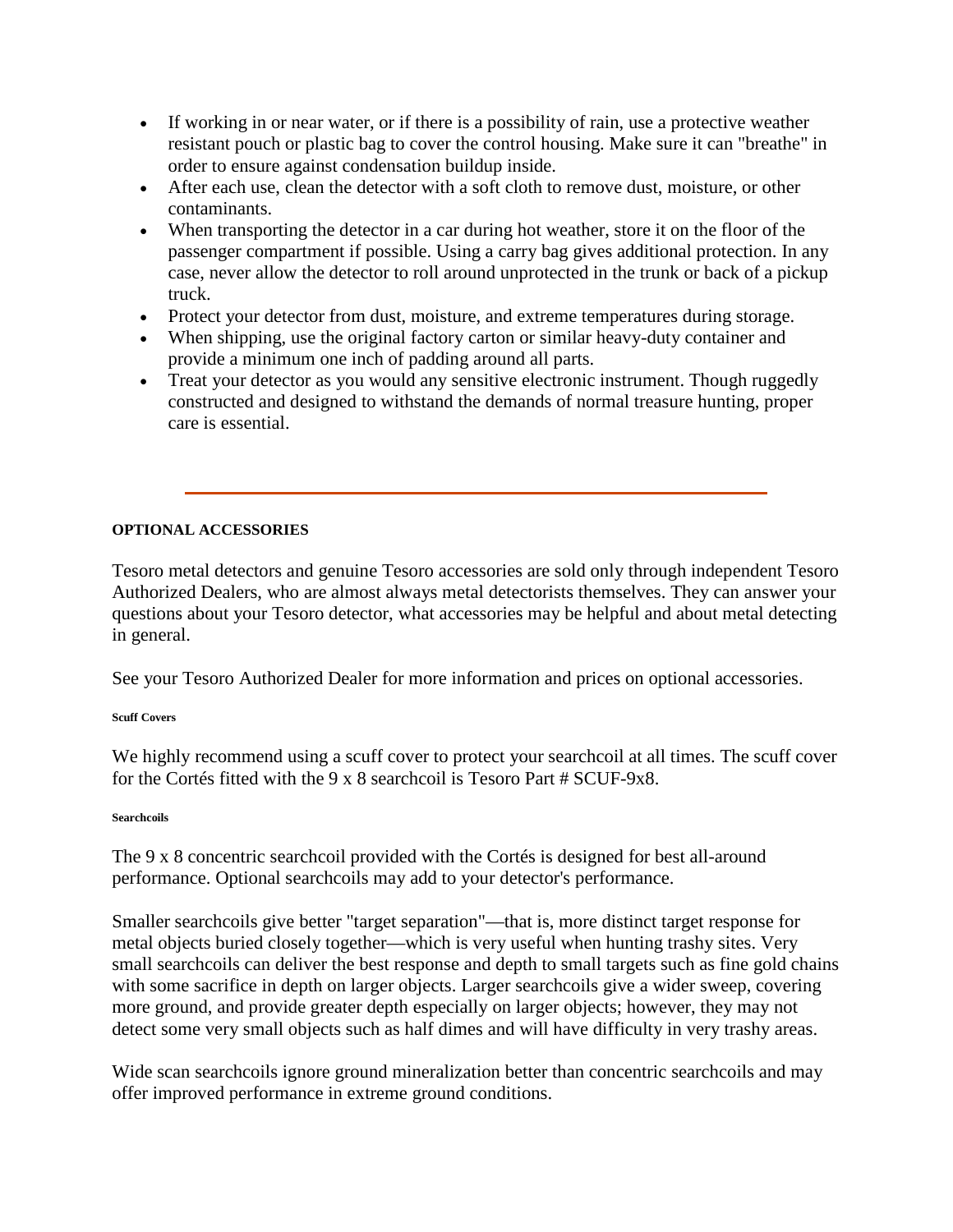Selecting the right optional searchcoil depends on factors such as what you are searching for and search site conditions. No one searchcoil is better than all the rest. Several optional interchangeable searchcoils are available for the Cortés. They are all easy to mount and require no special tools. See the following list of these searchcoils with the Tesoro part # and description.

### **Tesoro Searchcoils**

| <b>Tesoro Part#</b> | <b>Description</b>                                        |
|---------------------|-----------------------------------------------------------|
| COIL-4RC            | 4" round concentric (closed center, white)                |
| COIL-7RC            | 7" round concentric (closed center, white)                |
| <b>COIL-7RW</b>     | 7" round wide scan (closed center, white)                 |
| COIL-8RC            | 8" round concentric (open center, brown)                  |
| COIL-8.5RW          | $8\frac{1}{2}$ " round wide scan (closed center, white)   |
| <b>COIL-10.5RC</b>  | $10\frac{1}{2}$ " round concentric (closed center, white) |
| COIL-11RW           | 11" round wide scan (closed center, white)                |
|                     | COIL-12x10-CL 12 x 10 concentric (spoked, white)          |

Optional scuff covers are also available for any Tesoro searchcoil.

#### **Headphones**

Most metal detectorists prefer to use headphones instead of the detector's built-in speaker. Headphones help block out background noise (such as wind) and make it easier to hear faint signals. Headphones with a built-in volume control will allow you to adjust the sound volume to your preference.

## **SPECIFICATIONS**

| <b>Operating Frequency</b>                            | $10$ kHz                                    |
|-------------------------------------------------------|---------------------------------------------|
| Searchcoil Type                                       | Concentric                                  |
| Searchcoil Size                                       | $9 \times 8$                                |
| Cable Length                                          | Approx. 3'                                  |
| Audio Frequency Target ID Tones Approx. 350 to 800 Hz |                                             |
| Audio Frequency All Metal VCO Approx. 350 to 950 Hz   |                                             |
| Audio Output                                          | $2\frac{1}{4}$ " speaker and headphone jack |
| <b>Headphone Compatibility</b>                        | $\frac{1}{4}$ stereo plug                   |
| Weight (may vary slightly)                            | 2.98 lbs.                                   |
| <b>Battery Requirement</b>                            | Eight AA (alkaline)                         |
| Battery Life (typical)                                | 10 to 20 hours                              |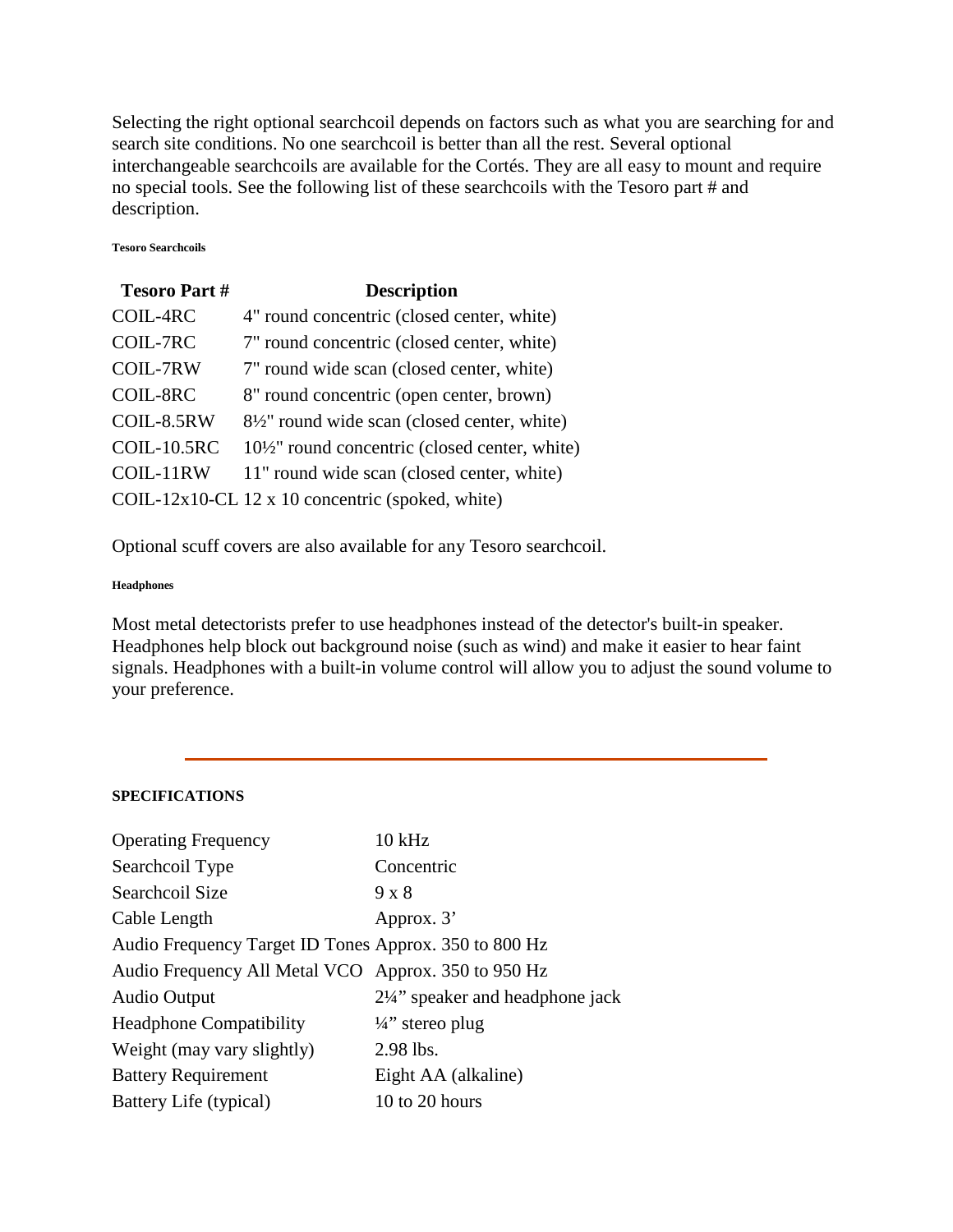Optimum Temperature Range  $30^{\circ}$  to  $100^{\circ}$  F Optimum Humidity 0 to 75% R.H. Operating Modes No-motion All Metal Silent Search Discriminate Sum Notch Narrow/Wide

### **Metal Detectorist's Code of Ethics**

- 1. Always check federal, state, county and local laws before searching. It is your responsibility to "know the law."
- 2. Abide by all laws, ordinances or regulations that may govern your search and the area you will be in.
- 3. Never trespass. Always obtain permission prior to entering private property, mineral claims, or underwater salvage leases.
- 4. Do not damage, deface, destroy, or vandalize any property, including ghost towns and deserted structures, and never tamper with any equipment at the site.
- 5. Never litter. Always pack out what you take in and remove all trash dug in your search.
- 6. Fill all holes, regardless how remote the location. Never dig in a way that will damage, be damaging to, or kill any vegetation.
- 7. Do not build fires, camp at or park in non-designated or restricted areas.
- 8. Leave all gates and other accesses to land as found.
- 9. Never contaminate wells, creeks, or any other water supplies.
- 10. Be courteous, considerate, and thoughtful at all times.
- 11. Report the discovery of any items of historic significance to the local historical society or proper authorities.
- 12. Uphold all finders, search and salvage agreements.
- 13. Promote responsible historical research and artifact recovery and the sharing of knowledge with others.

## **WARRANTY SERVICE**

Your Tesoro metal detector is covered by a Limited Lifetime Warranty, the terms of which are listed below. If your metal detector should require service, you may return it to the Tesoro factory at the address below.

## **LIMITED LIFETIME WARRANTY**

This warranty gives you specific legal rights, and you may have other rights which vary from state to state.